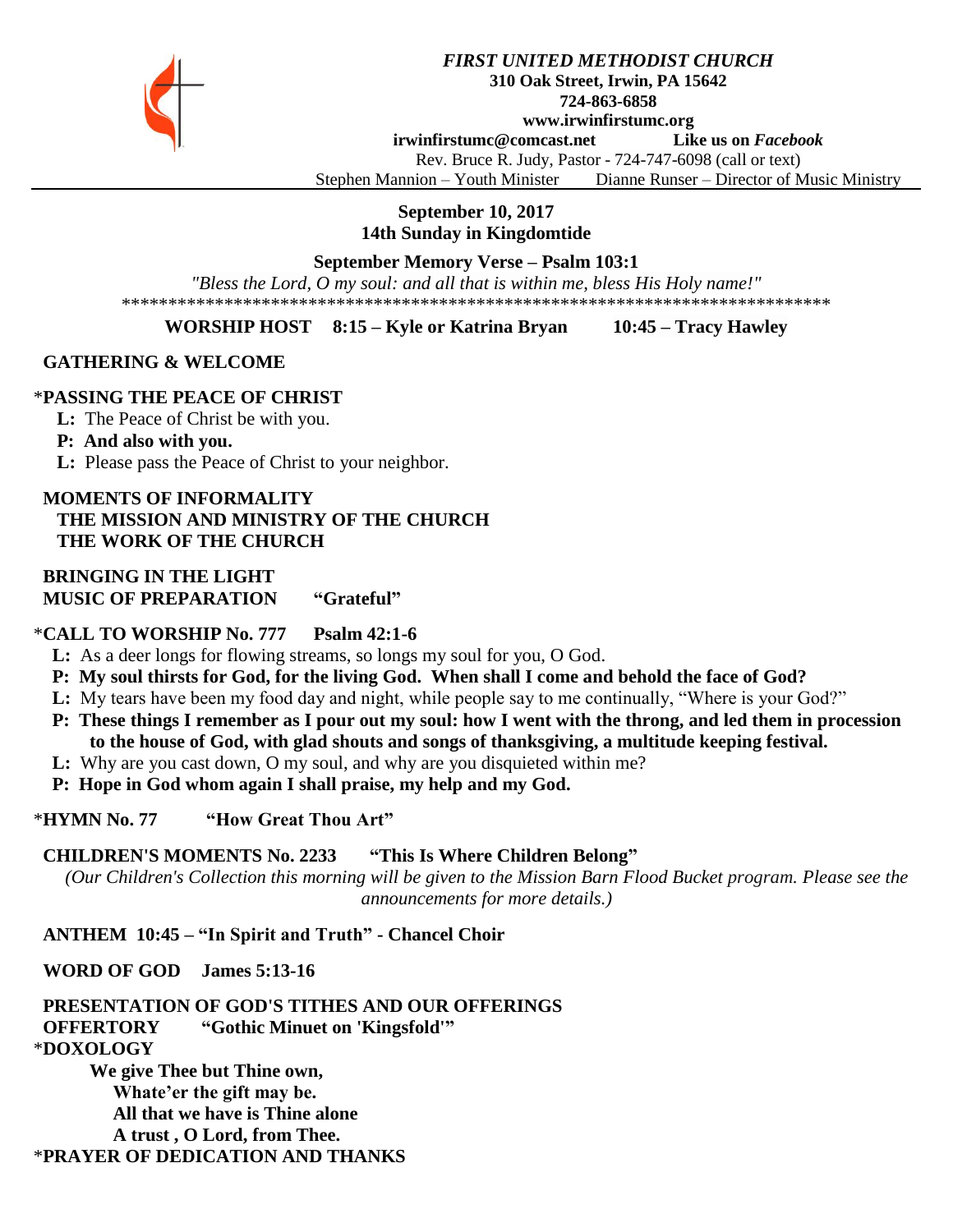\***HYMN No. 347 "Spirit Song"**

#### **JOYS AND CONCERNS**

 **For our joys we say: "Praise the Lord." For our concerns we say: "Lord, hear our prayers."**

# **PASTORAL PRAYER & THE LORD'S PRAYER**

 **Our Father who art in heaven, hallowed be thy name, thy kingdom come, thy will be done on earth as it is in heaven. Give us this day our daily bread; and forgive us our trespasses as we forgive those who trespass against us. And lead us not into temptation, but deliver us from evil, for thine is the kingdom, and the power and the glory forever. AMEN.**

\***SERMON SCRIPTURE Matthew 8:14-17**

 **SERMON "Blessed by God"**

\***HYMN No. 130 "God Will Take Care of You"**

\***BENEDICTION**

\***MUSIC OF PARTING "Postlude on 'Hyfrydol'"**

\***Please stand if you are able**

*The service is under the control of the Holy Spirit. The altar rail is always open.* \*\*\*\*\*\*\*\*\*\*\*\*\*\*\*\*\*\*\*\*\*\*\*\*\*\*\*\*\*\*\*\*\*\*\*\*\*\*\*\*\*\*\*\*\*\*\*\*\*\*\*\*\*\*\*\*\*\*\*\*\*\*\*\*\*\*\*\*\*\*\*\*\*\*\*\*

# **ATTENDANCE LAST WEEK**

**Saturday: 22 Sunday: 8:15 - 52 10:45 – 54**

# **SERVING YOU TODAY**

**GREETERS:** 8:15 – Norene Spitznogle

10:45 – Dean, Joyce & Stephanie Blissman

**USHERS TEAMS:** 8:15 – Men's Group 10:45 – Lou Berta

**SOUND TEAM:** 8:15 – Fritz Runser, Jason Kirsch 10:45 – Josh Burger

**NURSERY:** Our Nursery (birth through age 5) is open during the 10:45 worship service. In the event that there is no attendent in the nursery, parents are still welcome to use the nursery however they must stay with their children.

**ALTAR FLOWERS:** The flowers on the Altar today are presented:

**…** in memory of Lenore Roche from Marilyn Roche and Anthony Scozio.

**…** Happy Birthday to Burnetta Green from some friends.

\*\*\*\*\*\*\*\*\*\*\*\*\*\*\*\*\*\*\*\*\*\*\*\*\*\*\*\*\*\*\*\*\*\*\*\*\*\*\*\*\*\*\*\*\*\*\*\*\*\*\*\*\*\*\*\*\*\*\*\*\*\*\*\*\*\*\*\*\*\*\*\*\*\*\*\*



# **Teen Center begins September 13th!**

Contact Pastor Stephen if you are interested. [pastormannion@gmail.com,](javascript:window.top.ZmObjectManager.__doClickObject(document.getElementById(%22OBJ_PREFIX_DWT1746_com_zimbra_email%22));) 412-610-3289

\*\*\*\*\*\*\*\*\*\*\*\*\*\*\*\*\*\*\*\*\*\*\*\*\*\*\*\*\*\*\*\*\*\*\*\*\*\*\*\*\*\*\*\*\*\*\*\*\*\*\*\*\*\*\*\*\*\*\*\*\*\*\*\*\*\*\*\*\*\*\*\*\*\*\*\*



Do you remember your Sunday School Days? Do you remember your favorite songs from Sunday School? Here is a chance to sing them again. On Music Sunday (October 8) we will be using the favorite music from Sunday School. Please tell us your favorite Sunday School song below. We will use as many as possible that day. Children - now is the time to post YOUR current favorites as well! Please place your title in the offering plate or leave it in the church office.

Song Title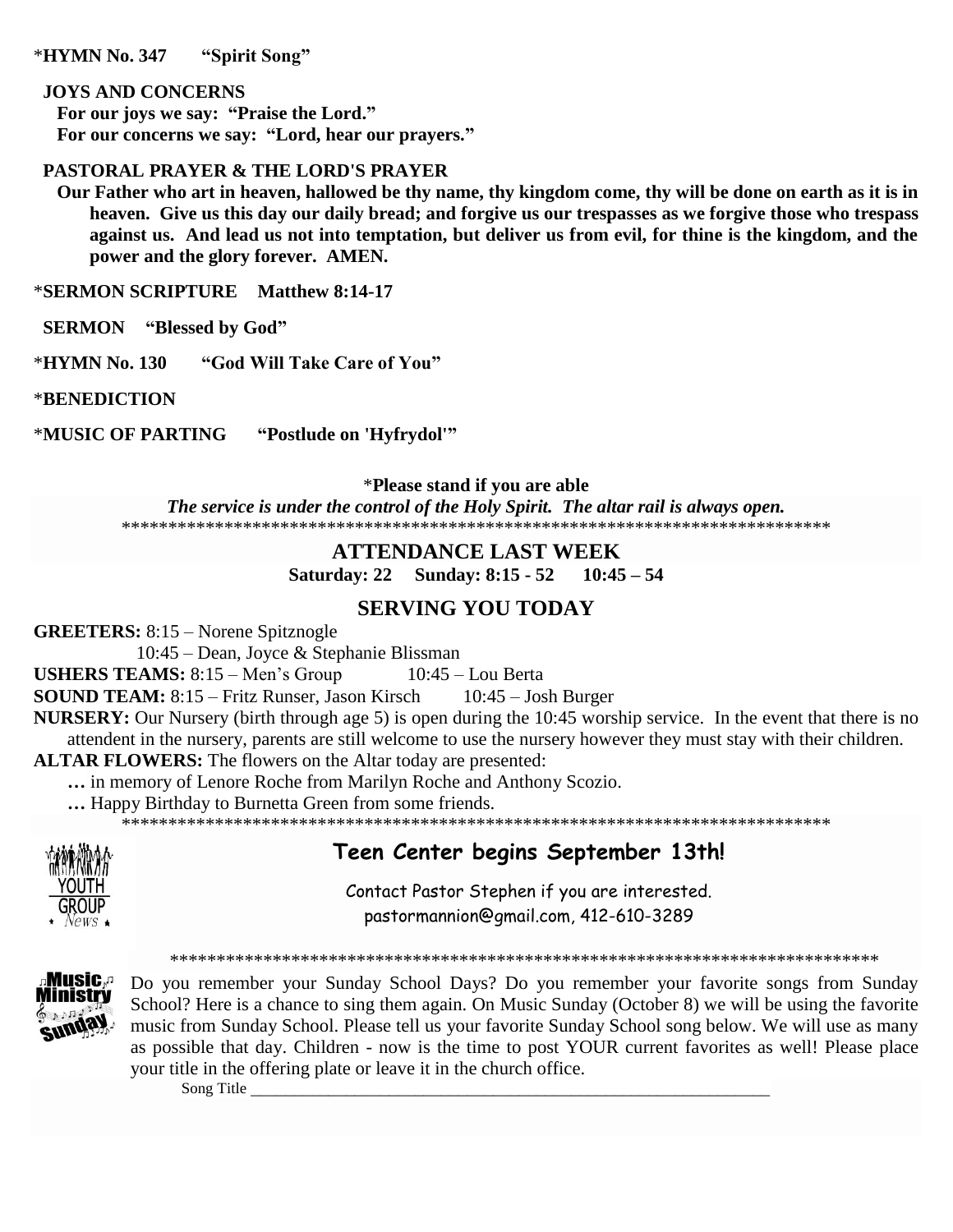#### THIS WEEK AT OUR CHURCH

8:00 AM - 1:00 PM on Monday thru Thursday; 8:00 AM - Noon on Friday

Pastor Bruce – 10:00 AM – 1:00 PM Tuesday, Wednesday & Thursday

724-747-6098 (call or text) or email at preacher ptl@gmail.com Please feel free to contact Pastor Bruce if you are in need of a pastoral visit.

# **Today, Sunday, September 10**

#### **Sunday School for all ages begins**

8:00 Prayer 8:15 Worship Service  $8:45 - 10:30$  Pancake Breakfast 9:30 Sunday School & Youth Church 10:45 Worship Service 12:15 Sonshiners

# **Monday, September 11 - Patriot Day**

No UM Women's meeting in September. Please join us in October. 6:30 Grief Support 7:00 Dartball - Away

#### **Tuesday, September 12**

9:00 Men's Work Team 6:15 TOPS 7:00 Trustees 7:00 SPRC 7:30 NA

# **Wednesday, September 13**

10:00 Quilting 5:00 - 8:00 Community Teen Center 6:15 Cathedral Bells (Note day change for this week)  $7:15$  Choir 

#### **Thursday, September 14 Irwin Car Cruise**  $6:30\text{ NA}$

**Saturday, September 16 Irwin Sing for Their Supper** (Benefits Westmoreland County Food Bank)

#### **Next Sunday, September 17**

**Sunday School for all ages begins** 8:00 Prayer 8:15 Worship Service 9:30 Sunday School & Youth Church Membership Classes Begin 9:45 Youth Service Week 10:45 Worship Service 12:15 Sonshiners 12:30 Stewardship Covered Dish Dinner **UM Foundation Information Magic Show** 

# PANCAKE BREAKFAST

Join us today for the Sunday School / Youth Group / Steeler Pancake Breakfast! The Outreach Committee will be hosting its annual pancake breakfast from 8:45 until 10:30. Join us for pancakes, sausage and fellowship. 



# **ANNOUNCEMENTS - 9/10/2017**

**CHILDREN'S COLLECTIONS:** The Children's Collections this week will be given to UMCOR (United Methodist Committee On Relief) to assist the Hurricane victims, Advance #901670. As heavy rain and flooding from Hurricane Harvey continued and thousands were forced from their homes in Southeast Texas and other areas of the Gulf Coast, people throughout the nation looked for ways to help. The Western Pennsylvania Conference office has received numerous questions from churches and individuals looking for ways to respond. "Right now, the best ways to help are through prayer, monetary donations to the United Methodist Committee on Relief (UMCOR) U.S. Disaster Response fund, and by assembling UMCOR relief kits," said the Rev. Stephanie Gottschalk, WPAUMC Missions Coordinator.



"While we may feel called to rush to the aid of those in need, the affected local areas are overwhelmed and local residents are being housed in hotels and shelters. An influx of volunteers puts a strain on available resources," she explained.

UMCOR already has boots on the ground and will be distributing emergency funds to affected areas through the annual conferences affected by the flooding.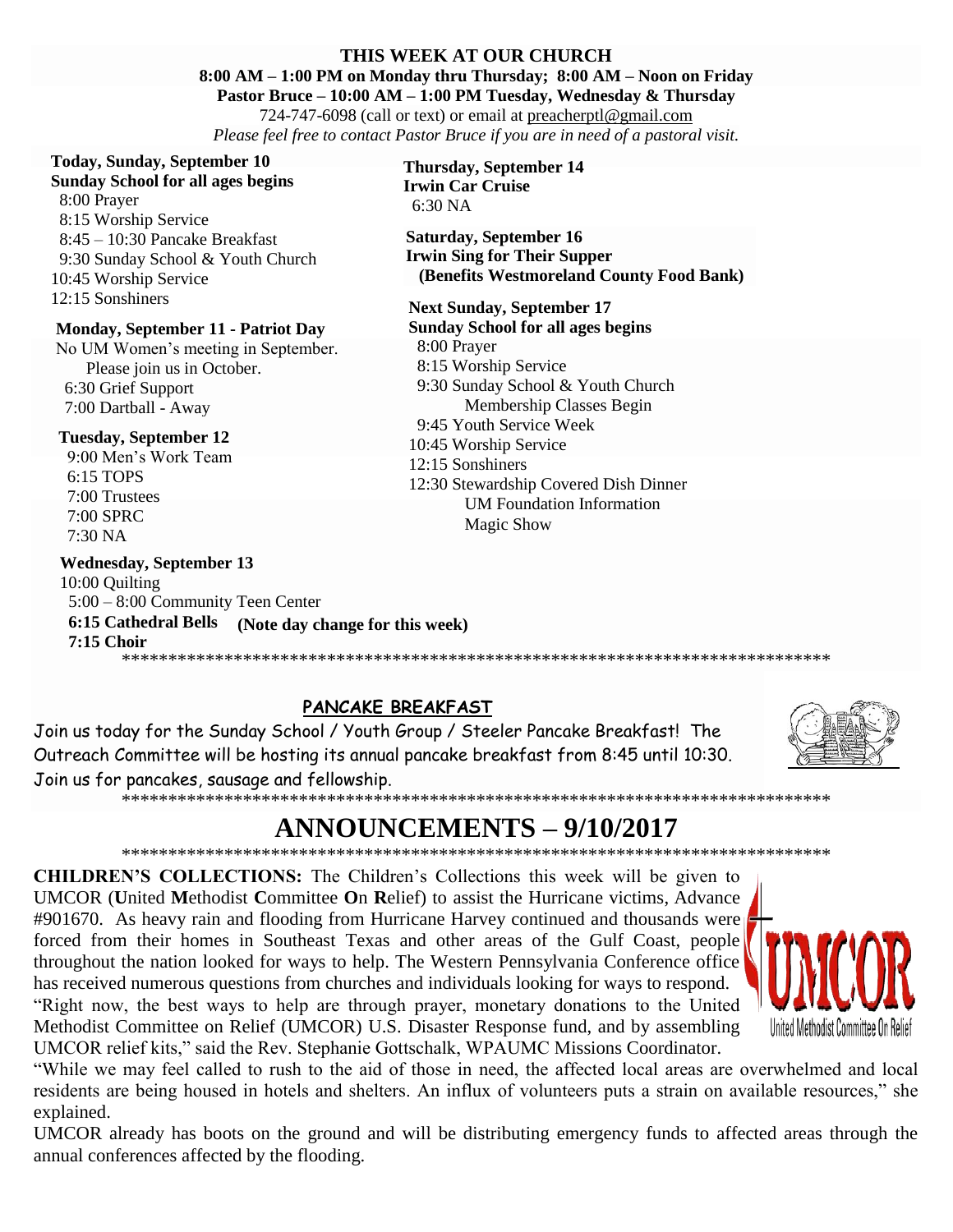# **UMCOR** spends 100 percent of designated donations on the projects our donors specify. When UMCOR donors

give their time, money, and supplies, they join UMCOR as the hands and feet of Christ.

**UMCOR** - Hurricane Victims:  $9/3 - $356.01$ 

MEN'S WORK TEAM: The Men's Work Team will meet on Tuesday, September 12<sup>th</sup>. Some of the men of our church meet once a month to do repairs around the building. They arrive around 9:00 for coffee, do some jobs around the building, and have lunch before they leave. They have saved the church thousands of dollars through the years by doing some of the work and repairs to the building. Please come and help if you can.

# **COMING SOON ... CONGREGATIONAL LUNCHEON**

On Sunday, September 17, 2017 our congregation is invited to attend a covered dish luncheon after the 10:45 service in the gymnasium/fellowship hall. See the September Newsletter and the up-coming weekly bulletins for more information.



Potluck Luncheon

# Today!

Sunday school is starting up again for the fall! We will be starting today at 9:30 am in the elementary wing of the church. Please plan on attending for a fun time! There will be a Bible lesson by the pastor and some face painting by Mrs. O'Reilly and of course snacks. It will be a fun time to kick off our Sunday school year! This year the little ones from Mrs. Weber's class will be meeting in a brand new room, so everyone is asked to please meet in large meeting room off the mezzanine. Any questions please contact Becky Platt at 412-816-1906

**ADULT SUNDAY SCHOOL CLASS:** Looking for an Adult Sunday School Class to join? Come downstairs to the Harvester's Class! After taking a summer break, we will be starting up again **today at 9:30**. There is coffee, tea, hot chocolate and baked goods provided for any singles, parents and grandparents to enjoy while watching a video or during our class discussion. We will be doing (2) studies from Andy Stanley. The first is titled "Christian - It's not what you think". What does it really mean to be a Christian? The second is titled "Follow - No Experience Necessary". Jesus doesn't expect you to be perfect. Journey through the Gospels and Jesus' teaching on what it means to follow.

Mark your calendars! Join us...we pray, study and laugh together!

Youth Church begins today during Sunday school hour and late service. (9:30-11:45 am). Join us for music, fun, a message just for the youth, and donuts!

The Youth Center opens Wednesday September 13th at 5 pm. It will run each Wednesday from 5-8 pm. Come to just hang out! Included will be open gym, a movie, food, pool, ping pong, air hockey, and a gaming room! Parents must attend the first time their student attends to sign a release. Accommodations can be made if you are unable to accompany your student.

For any questions, contact Stephen at pastormannion@gmail.com, or at 412-610-3289.

#### Come join the fun! \*\*\*\*\*\*\*\*\*\*\*\*\*\*\*\*\*\*\*\*\*\*\*\*\*\*\*

# ANNUAL CONNECTIONAL APPORTIONMENTS

Take note of the annual Connectional Apportionment thermometer in the narthex. Here we will be able to monitor our progress. Let us pull together and help us to reach our goal of \$38,892 for our 2017 commitment. 





Pastor Bruce will be having membership orientation classes beginning Sunday, September 17th during the 9:30 Sunday School hour. Reception of new members will be on Sunday, November 5<sup>th</sup>. Anyone interested in becoming a member of our congregation at Irwin First United Methodist Church should contact the office or Pastor Bruce. If you will be transferring from another church, please let us know and we can notify your current church and begin the transfer process.